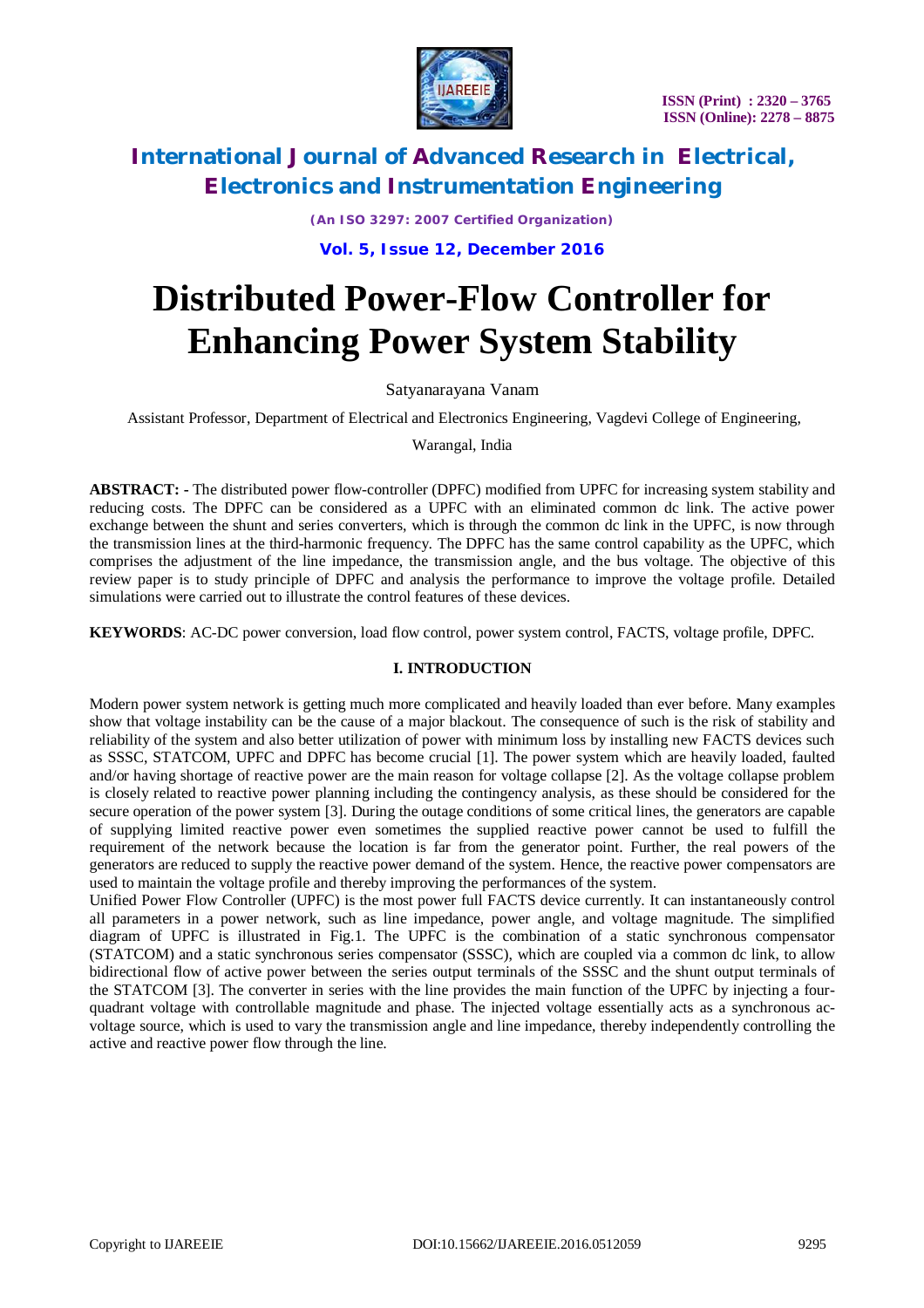

*(An ISO 3297: 2007 Certified Organization)*

### **Vol. 5, Issue 12, December 2016**



Fig.1: Simplified representation of a UPFC

For a lower cost and higher stability, the distributed FACTS is invented Distributed FACTS device (D-FACTS) is the concept to use multiple low-power converters attached to the transmission line by single turn transformers [4]. This paper introduces a new concept of distributed power flow controller (DPFC) that combines conventional FACTS and D-FACTS devices. The DPFC gives the possibility of control all system parameters. At the same time, it provides higher reliability and lower cost.



#### **III. DPFC PRINCIPLE**

The DPFC consists of one shunt and several series-connected converters. The shunt converter is similar as a STATCOM, while the series converter employs the D-FACTS concept, which is to use multiple single-phase converters instead of one large rated converter. Each converter within the DPFC is independent and has its own dc capacitor to provide the required dc voltage. The configuration of the DPFC is shown in Fig. 3.As shown, besides the key components, namely the shunt and series converters, the DPFC also requires a high-pass filter that is shunt connected at the other side of the transmission line, and two  $Y-\Delta$  transformers at each side of the line.

The unique control capability of the UPFC is given by the back-to-back connection between the shunt and series converters, which allows the active power to exchange freely. To ensure that the DPFC have the identical control capability as the UPFC, a method that allows the exchange of active power between converters with eliminated dc link is the prerequisite [5].

#### **A. Active power exchange with eliminated DC link:**

Within the DPFC, the transmission line presents a common connection between the AC ports of the shunt and the series converters. Therefore, it is possible to exchange active power through the AC ports. The method is based on power theory of non-sinusoidal components. According to the Fourier analysis, non-sinusoidal voltage and current can be expressed as the sum of sinusoidal functions in different frequencies with different amplitudes. The active power resulting from this non-sinusoidal voltage and current is defined as the mean value of the product of voltage and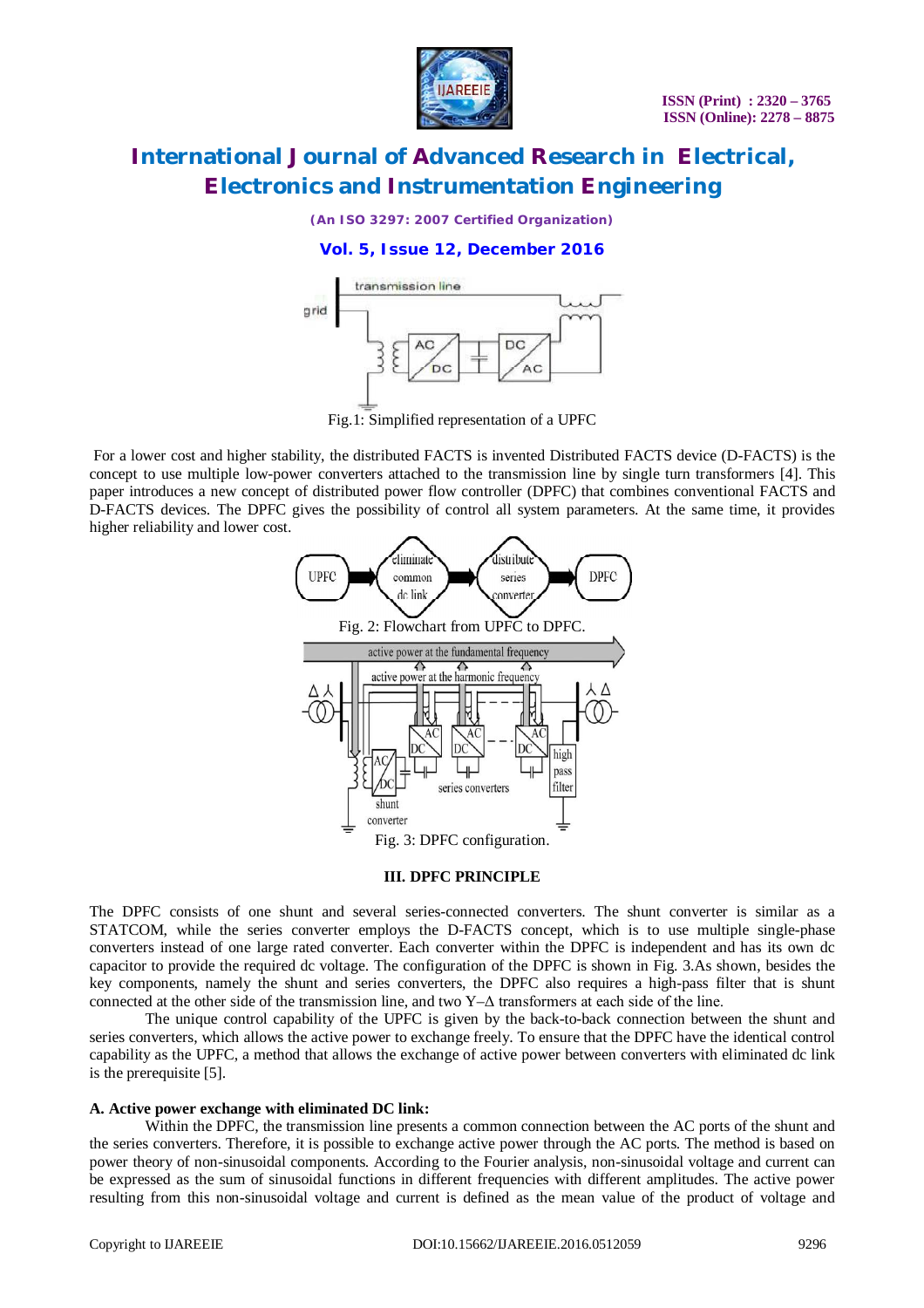

*(An ISO 3297: 2007 Certified Organization)*

### **Vol. 5, Issue 12, December 2016**

current. Since the integrals of all the cross product of terms with different frequencies are zero, the active power can be expressed by:

 $\Sigma(1)$ 

$$
\mathbf{P} = \sum_{i=1}^m V_i I_i \cos \theta_i
$$

Equation (1) shows that the active powers at different frequencies are independent from each other and the voltage or current at one frequency has no influence on the active power at other frequencies. The independence of the active power at different frequencies gives the possibility that a converter without a power source can generate active power at one frequency and absorb this power from other frequencies.

 $\left( \mathbb{I}\right)$ 

The shunt converter can absorb active power from the grid at the fundamental frequency and inject the current back into the line at a harmonic frequency in this case 3rd harmonic frequency. This harmonic current will flow through the transmission line. According to the amount of required active power at the fundamental frequency, the DPFC series converters generate a voltage at the harmonic frequency, thereby absorbing the active power from harmonic components. Assuming a lossless converter, the active power generated at fundamental frequency is equal to the power absorbed from the harmonic frequency. For a better understanding, Fig. 4 indicates how the active power exchanges between the shunt and the series converters in the DPFC system.

The high-pass filter within the DPFC blocks the fundamental frequency components and allows the harmonic components to pass, thereby providing a return path for the harmonic components. The shunt and series converters, the high pass filter and the ground form a closed

loop for the harmonic current.

#### **B. Using third harmonic components**

Because of the unique characteristics of third-harmonic frequency components, the third harmonic is selected to exchange the active power in the DPFC. In a three-phase system, the third harmonic in each phase is identical, which is referred to as "zero-sequence." The zero-sequence harmonic can be naturally blocked by Y–Δ transformers, which are widely used in power system to change voltage level. Therefore, there is no extra filter required to prevent the harmonic leakage to the rest of the network. In addition, by using the third harmonic, the costly high-pass filter, as shown in Fig. 3, can be replaced by a cable that is connected between the neutral point of the Y–Δ transformer on the right side in Fig. 3 and the ground. Because the  $\Delta$  winding appears open circuit to the third-harmonic current, all harmonic current will flow through the Y-winding and concentrate to the grounding cable.

### **IV. ANALYSIS OF THE DPFC**

In the conceptual point of view, each converter can be replaced by a controllable voltage source in series with impedance. Hence each converter generates voltage at two different frequencies; each converter can be represented by two series connected controllable voltage sources, one at fundamental frequency and the other at 3rd harmonic frequency. The total active power generated by the two frequency voltage source will be zero, if the converter is lossless. The conceptual representation of DPFC is shown in Fig. 4, where Vse, 1 equals to the sum of the fundamental voltages for all series converters, and Vse3 is the sum of the 3rd harmonic voltages. The shunt converter generates voltage at 3rd harmonic frequency. As a result, a third harmonic current will flow in the section of the transmission line to feed the active power to series converters. The capacitor dc voltage of shunt converter is compensated by the absorbing active power at fundamental frequency.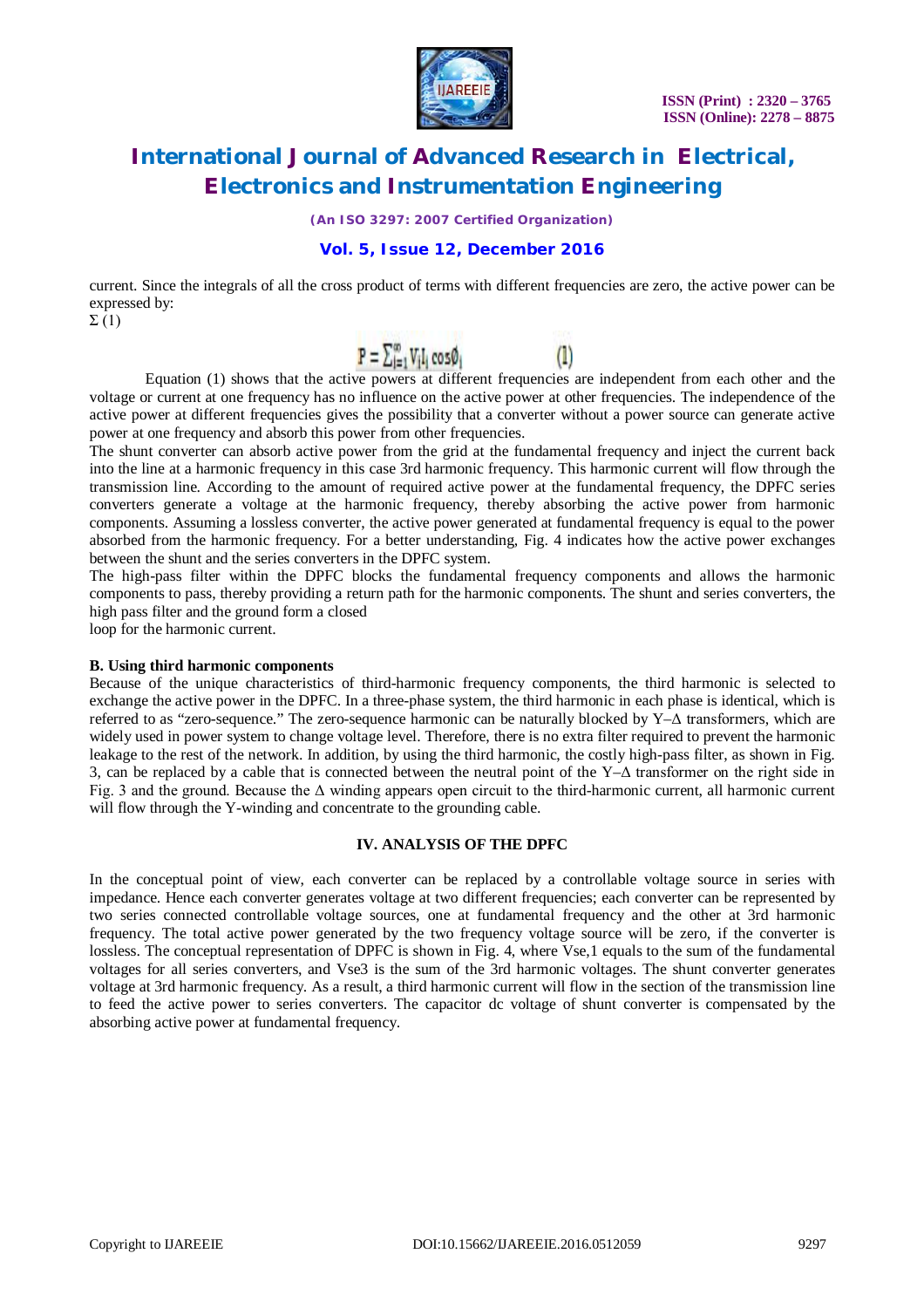

*(An ISO 3297: 2007 Certified Organization)*

#### **Vol. 5, Issue 12, December 2016**



Fig. 4: DPFC simplified representation.

The series converters inject a fundamental voltage which is controllable in both magnitude and phase. It absorbs the active power from 3rd harmonic frequency to balance their dc voltages. Based on the superposition theorem, the circuit can be split into two circuits at different frequencies. The two circuits are isolated from each other, and the link between two circuits is the active power balance of each converter, see in Fig. 4.

The power-flow control capability of the DPFC can be illustrated by the active power Pr and reactive power Qr received at the receiving end. Since the DPFC circuit at the fundamental frequency behaves the same as the UPFC, the active and reactive power flow can be expressed as follows:

$$
(P_{r} - P_{r0})^2 + (Q_{r} - Q_{r0})^2 = \left(\frac{|V| + |V_{se,1}|}{X_1}\right)^2 \tag{2}
$$



Fig. 5: DPFC active and reactive power control range with the transmission angle θ.

where Pr0 ,Qr0 , and θ are the active, reactive power flow, and the transmission angle of the uncompensated system, where Pr0 , Qr0 , and  $\theta$  are the active, reactive power flow and the transmission angle of the uncompensated system, Xse,  $1 = \omega$ Lse is the line impedance at fundamental frequency, and |V | is the voltage magnitude at both ends. In the PQ-plane, the locus of the power flow without the DPFC compensation f(Pr0,Qr0 ) is a circle with the radius of  $|V|2/|X1|$  around the canter defined by coordinates P = 0 and Q =  $|V|2/|X1|$ . Each point of this circle gives the Pr0 and Qr0 values of the uncompensated system at the corresponding transmission angle θ. The boundary of the attainable control range for Pr and Qr is obtained from a complete rotation of the voltage Vse,1 with its maximum magnitude. Fig. 5 shows the control range of the DPFC with the transmission angle θ.

#### **V. DPFC CONTROL**

To control the multiple converters, DPFC consists of three types of controllers; they are central controller, shunt control, and series control, as shown in Fig. 6. The shunt and series control are local controllers and are responsible for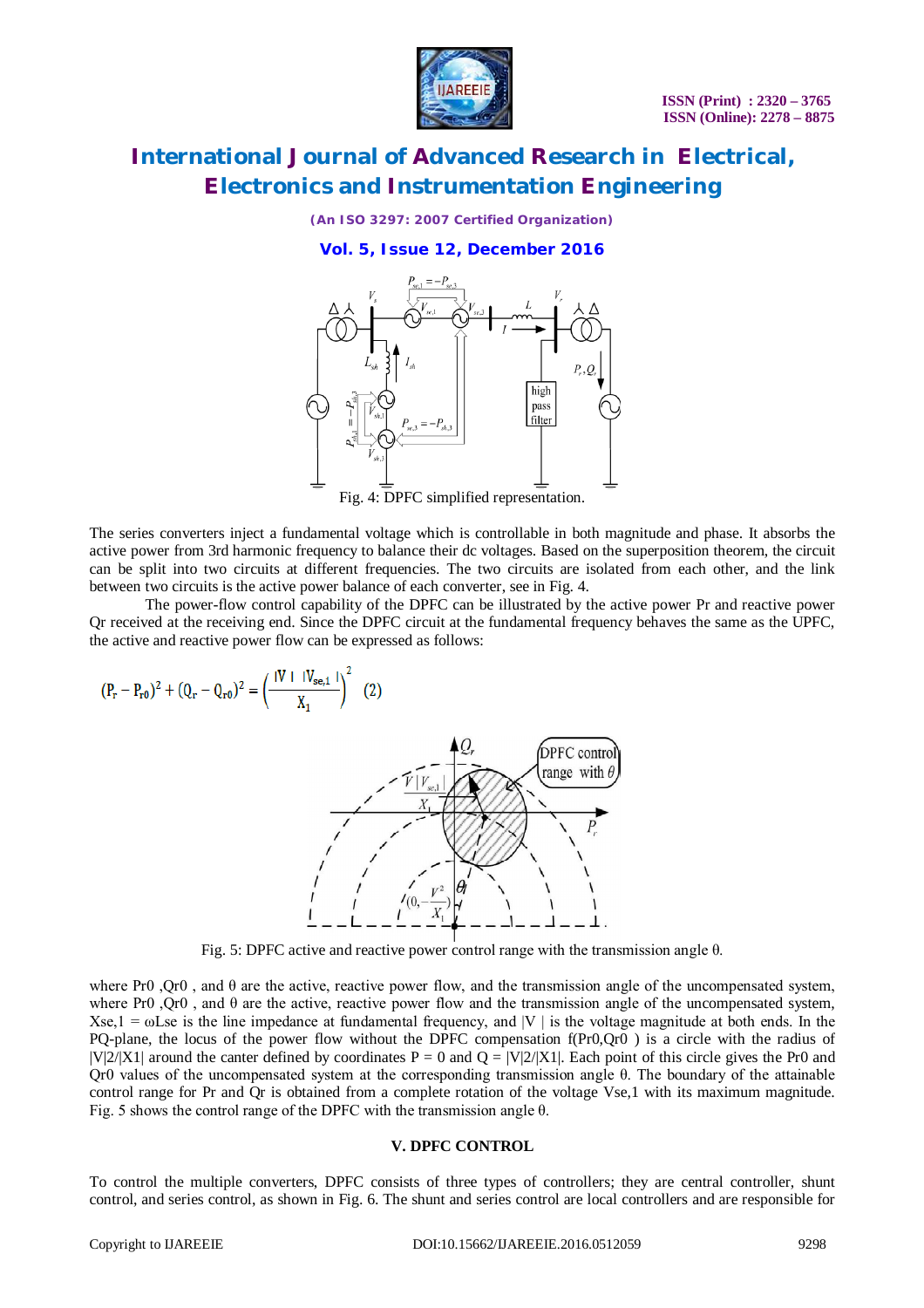

*(An ISO 3297: 2007 Certified Organization)*

### **Vol. 5, Issue 12, December 2016**

maintaining their own converters' parameters. The central control takes account of the DPFC functions at the powersystem level. The function of each controller is listed next.

#### **A. Central Control**

The central control generates the reference signals for both the shunt and series converters of the DPFC. According to the system requirement, the central control gives corresponding voltage-reference signals for the series converters and reactive current signal for the shunt converter. All the reference signals generated by the central control are at the fundamental frequency.

#### **B. Series Control**

Every single series converter has its own series control. The controller is used to maintain the capacitor dc voltage of its own converter by using the third-harmonic frequency components and to generate series voltage at the fundamental frequency that is given by the central control loop with the DPFC series converter control.



Fig. 6: DPFC control block diagram.



Fig. 7: Block diagram of the series converter control.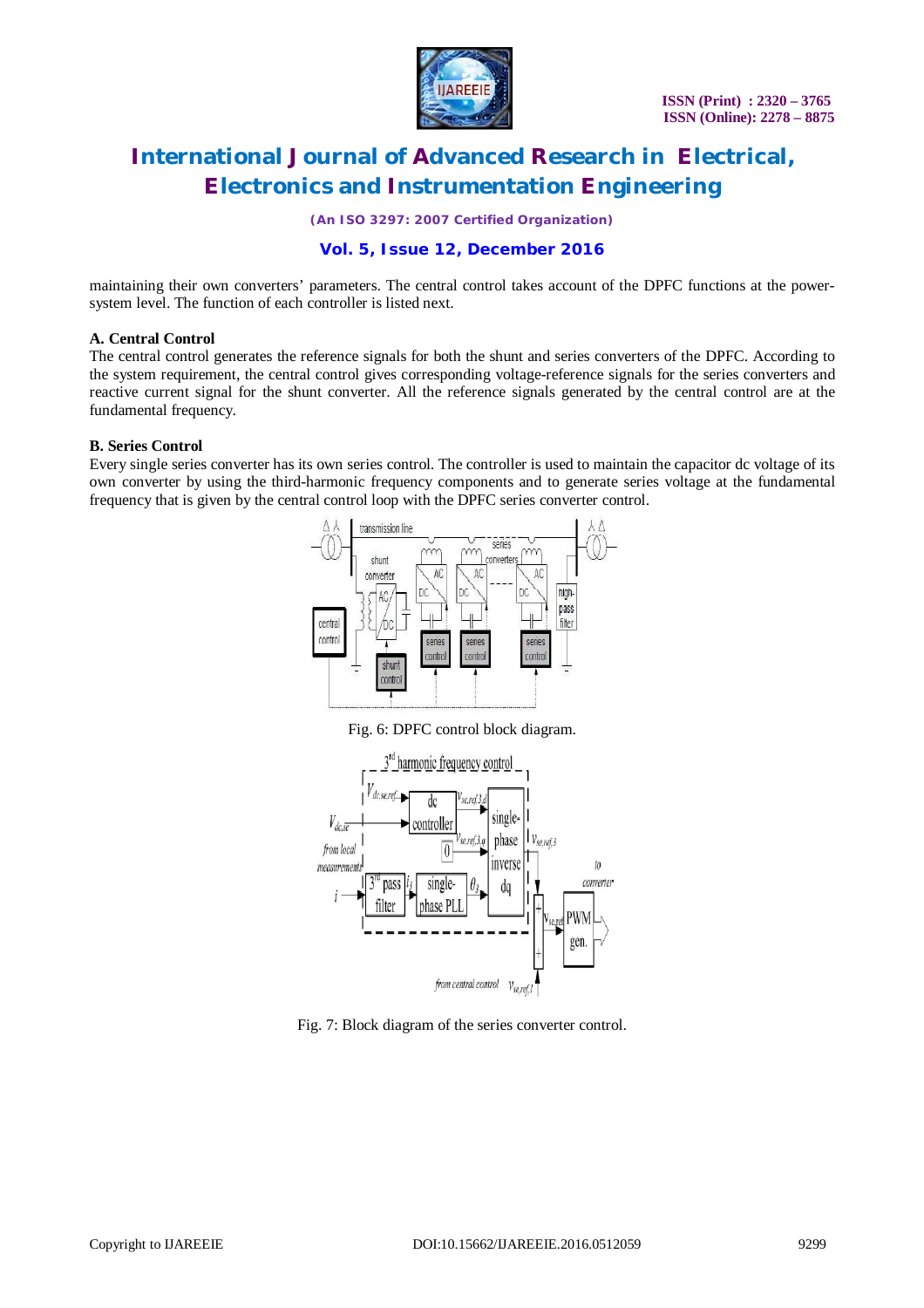

*(An ISO 3297: 2007 Certified Organization)*

### **Vol. 5, Issue 12, December 2016**



Fig. 8. Block diagram of the shunt converter control.

The principle of the vector control is used here for the dc-voltage control [6]. The third-harmonic current through the line is selected as the rotation reference frame for the single-phase park transformation, because it is easy to be captured by the phase-locked loop (PLL) [7] in the series converter.

#### **C. Shunt Control**

The block diagram of the shunt converter control is shown in Fig. 8. The objective of the shunt control is to inject a constant third harmonic current into the line to provide active power for the series converters. A PLL is used to capture the bus-voltage frequency, and the output phase signal of the PLL is multiplied by three to create a virtual rotation reference frame for the third-harmonic component. The control for the fundamental frequency components consists of two cascaded controllers. The current control is the inner control loop, which is to modulate the shunt current at the fundamental frequency. The q-component of the reference signal of the shunt converter is obtained from the central Controller and d-component is generated by the dc control. The shunt converter's fundamental frequency control aims to inject a controllable reactive current to grid and to keep the capacitor dc voltage at a constant level.

#### **VI. SIMULATION AND RESULTS**

Modelling is carried out in MATLAB. The proposed control strategy is implemented using MATLAB / SIMULINK to model DPFC and to analyse the performance to improve voltage profile in power system. The test system is simulated with a three-phase source connected to a non-linear load. The simulation parameters are listed below in Table-1. The supply is connected to load through the parallel transmission lines. For analysing performance of DPFC sample test system is simulated.

To Improve Voltage Profile of given test system DPFC is performed in two operation DPFC in STATCOM mode (Voltage control) and Power flow control by injecting quadrature voltage in series with line voltage.

#### **A. DPFC in STATCOM Mode (Voltage Control)**

To operate the DPFC in STATCOM (voltage control) mode other two converters are held at floating stat and this is controlled by DPFC GUI. In GUI reference voltage is set to Vref $=1.0$  pu. Initially the programmable voltage source is set at 1.0 pu. The same voltage is at converter terminals when the DPFC is out of service. As the reference voltage Vref is set to 1.0 pu, the whole DPFC is initially floating state. The DC voltage is  $19.4 \text{ kV}$ . At t=0.25s, voltage is suddenly decreased by 0.95 pu of nominal voltage. The DPFC reacts which is set to operate to control sending end voltage, by generating reactive power ( $Q=+96.1$  Mvar) in order to keep voltage at 0.963 pu. At this point the DC voltage has increased to 20.6 kV.

Then, at  $t=0.5$  s the source voltage is increased to 1.05 pu of its nominal value. The DPFC reacts by changing its operating point from capacitive to inductive in order to keep voltage at 1.04 pu. At this point it absorbs 103.1 Mvar and the DC voltage has been lowered to 18.0 kV.

Table-1 Simulated system parameters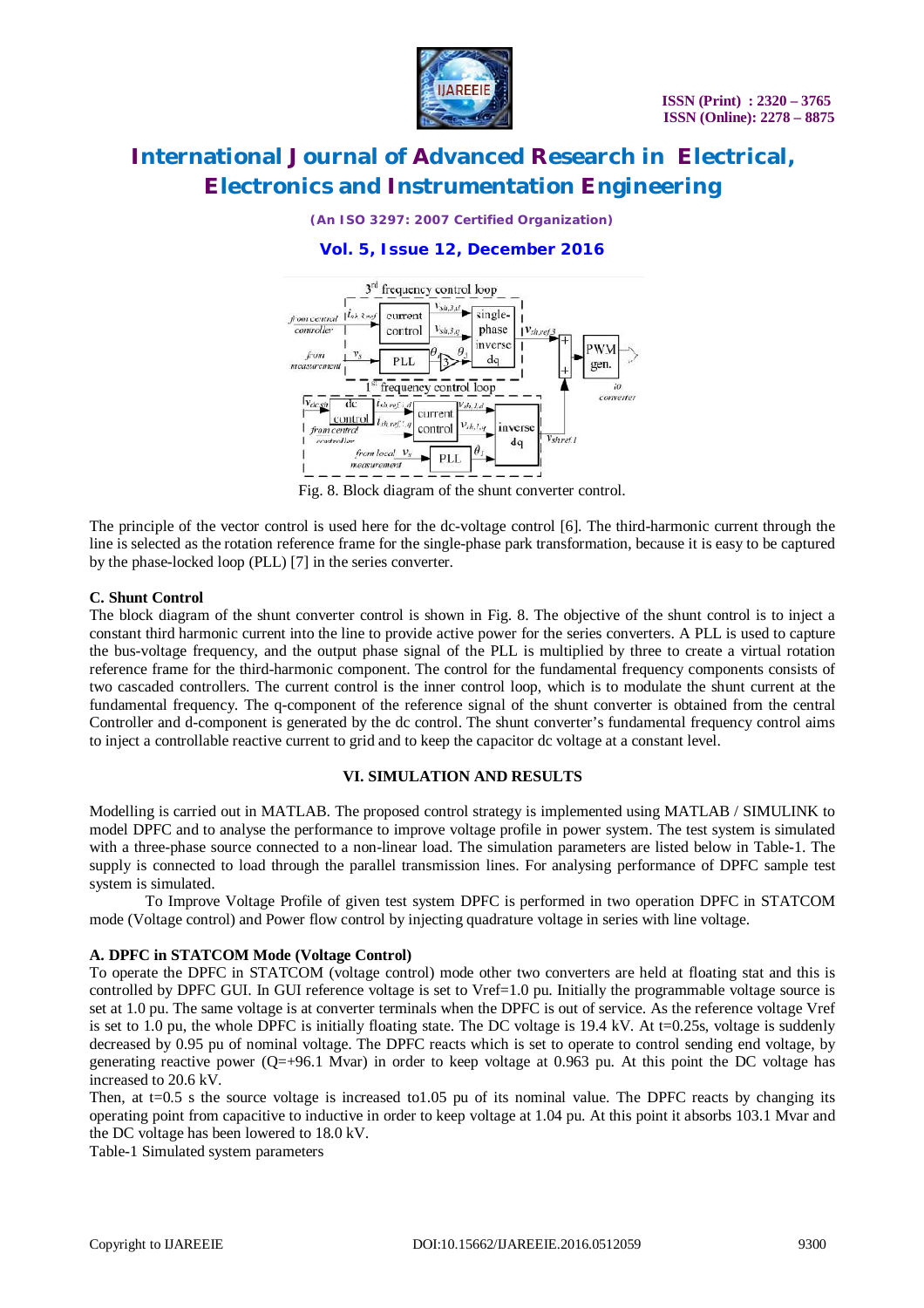

*(An ISO 3297: 2007 Certified Organization)*

**Vol. 5, Issue 12, December 2016**



#### **B. Operation DPFC in Power-Flow Control mode**

In this operating mode of DPFC all converters are operating and control the power-flow from transmission line-1 as well power from transmission line-2 will also changed. From GUI DPFC mode is selected and shunt converter is in voltage control mode. Reactive power absorbed by shunt

| 12.74c-9 F/km     |  |
|-------------------|--|
| $170 \mathrm{km}$ |  |
| $120 \mathrm{km}$ |  |
| 100 MVA           |  |
| 500 kV            |  |
|                   |  |

Table-2 Voltage Analysis at the various Busses

| Voltage<br>set point<br>at source<br>(pu) | Voltage at<br><b>Bus B0 After</b><br>Compensation<br>(pu) | Voltage at B6<br>after<br>compensation<br>(pu) | Reactive<br>Power<br>(Mvar) |
|-------------------------------------------|-----------------------------------------------------------|------------------------------------------------|-----------------------------|
| 1.0                                       | 1.002                                                     | 1.007                                          | 10.016                      |
| 0.963<br>0.95                             |                                                           | 0.968                                          | $+96.1$                     |
| 1.05                                      | 1.040                                                     | 1.046                                          | $-103.1$                    |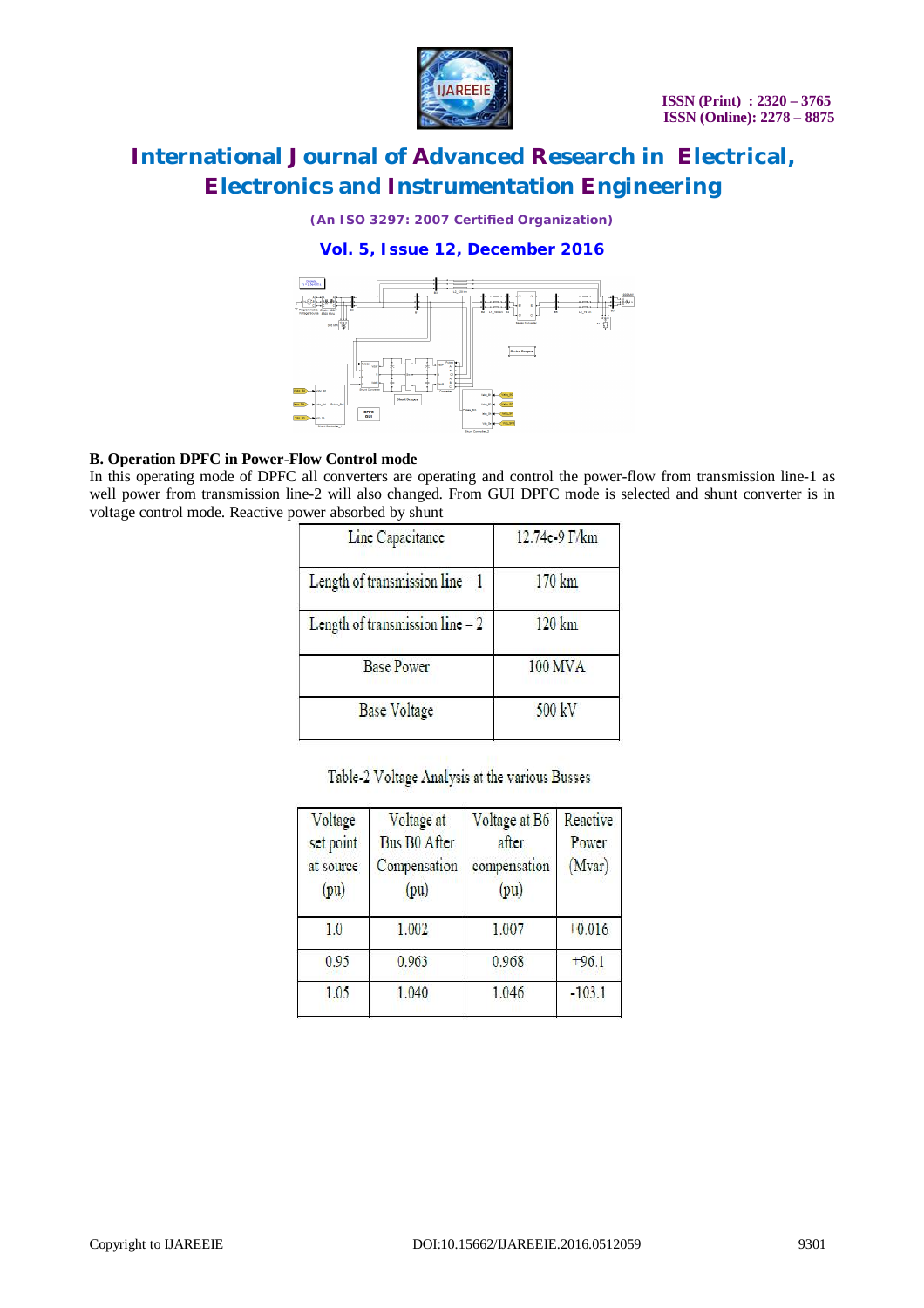

*(An ISO 3297: 2007 Certified Organization)*

**Vol. 5, Issue 12, December 2016**



Fig. 10: Outputs of DPFC in STATCOM mode (Voltage Control)

converter and feed back into the system in 3rd harmonic frequency. In this operation 0.1 pu voltage is injected in line-1 at 3rd harmonic frequency and further series converter use this 3rd harmonic active power to charge capacitor voltage and again feed back to the system in fundamental frequency. Series converter will inject voltage

0.1 pu as set in DPFC GUI in quadrature with line voltage. Due to injected voltage power flow of both the parallel line will be changed as shown in graphs. As shunt converter is operating in voltage control mode it will inject reactive power to maintain voltage at sending end and due to change in power flow all bus voltages are affected which is also mentioned in Table-3. Power flow and voltage of important busses are shown in graphs and compared in tables as with and without DPFC controller.

| <b>Bus</b>     | Voltage Before | Voltage after     | $\%$     |
|----------------|----------------|-------------------|----------|
| No.            | DPFC(pu)       | DPFC Control (pu) | Change   |
| $\bf{0}$       | 1.014          | 1.018             | $+0.394$ |
| $\overline{1}$ | 1.014          | 1.018             | $+0.394$ |
| $\overline{2}$ | 1.016          | 1.020             | $+0.393$ |
| 3              | 1.014          | 1.018             | 10.394   |
| $\overline{1}$ | 1.031          | 1.052             | $+1.740$ |
| 5              | 1.034          | 1.023             | $-1.063$ |

|  |  | Table-3 Voltage Analysis at Various Busses |  |  |
|--|--|--------------------------------------------|--|--|
|--|--|--------------------------------------------|--|--|



Fig. 11: Injected voltage by shunt converter at 3rd harmonic frequency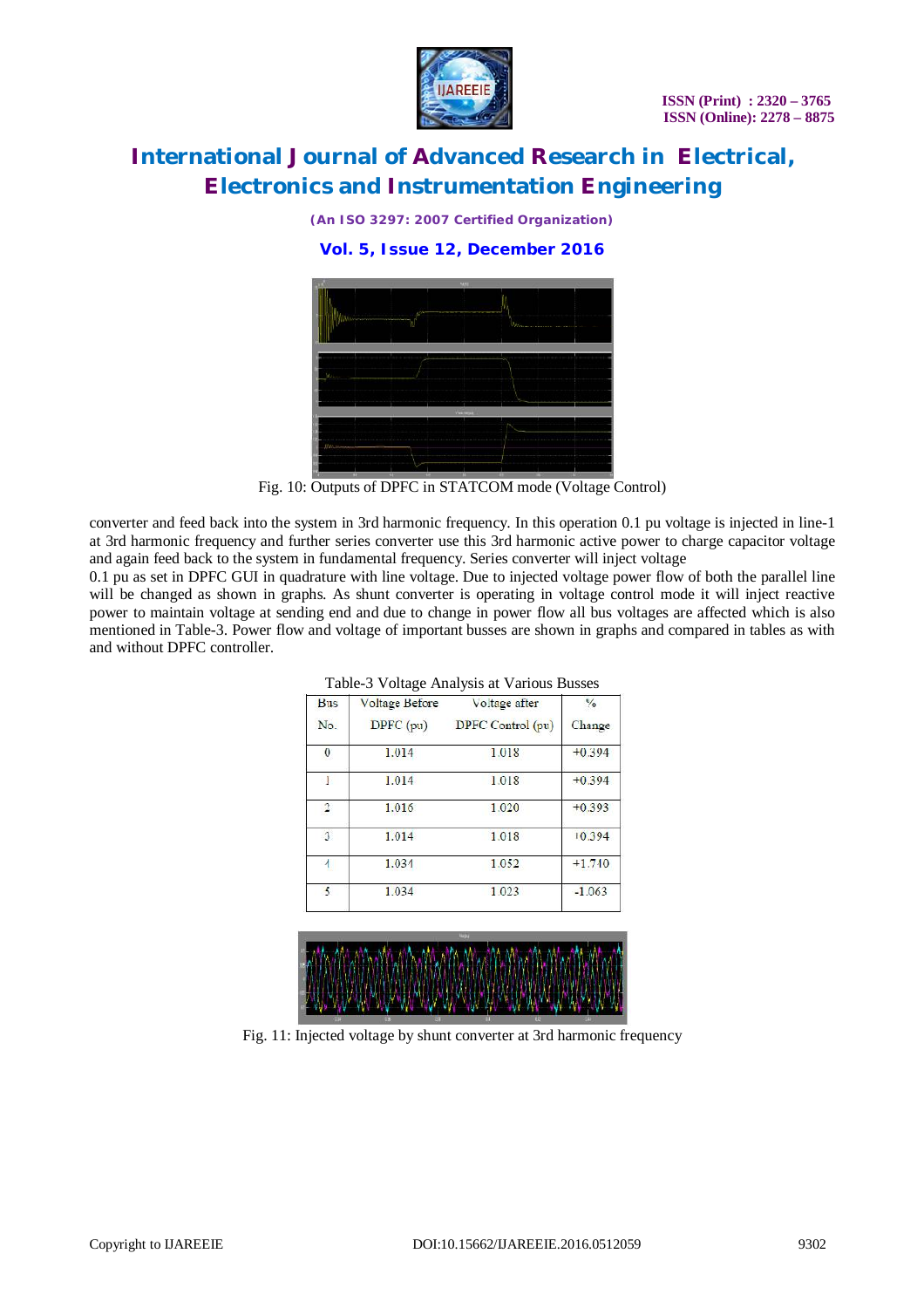

*(An ISO 3297: 2007 Certified Organization)*

**Vol. 5, Issue 12, December 2016**



Fig. 12: DC voltage across series converter capacitor



Fig. 13: Magnitude of actual and reference injected voltage



Fig. 14: Injected voltage by series converter at fundamental frequency



Fig. 15: Voltage variation at bus 1,5 and 6

#### **VII. CONCLUSION**

The power quality enhancement of the power transmission systems is a vital issue in power industry. In this study, the application of DPFC as a new FACTS device, to improve voltage profile is simulated. The system composed of a threephase source connected to a linear load through the parallel transmission lines is simulated in Matlab/Simulink environment. In first part of simulation DPFC is performed as STATCOM mode to improve voltage profile and in second portion DPFC is performed to improve voltage profile by controlling power flow in transmission lines. The obtained simulation results show the effectiveness of DPFC in voltage profile improvement.

#### **REFERENCES**

[1] Y.-H. Song and A. Johns, Flexible ac Transmission Systems (FACTS) (IEE Power and Energy Series), vol. 30. London, U.K.: Institution of Electrical Engineers, 1999.

[2] P. Kundur, Paserba, V. Ajjarapu, G. Anderson, A. Bose, C.A. Canizares, N. HatziargYfiou, D. Hill, A. Stankovic, C. Taylor, T. Van Cutsem, and V. Vittal, "Definition and Classification of Power System Instability," IEEE Trans. On Power Systems, Vol. 19, No.2, pp.1387-1401, May 2004.

[3] Z.T.Faur, "Effects of FACTS Devices on Static Voltage Collapse Phenomena," M.S. dissertation, Dept. Elect. Eng., Univ. of Waterloo, 1996. [4] Divan, W. Brumsickle, R. Schneider, B. Kranz, R. Gascoigne, D. Bradshaw, M. Ingram, and I. Grant, "A Distributed Static Series Compensator System for Realizing Active Power Flow Control on Existing Power Lines," IEEE Trans. Power Del., Vo 22, Issue 1, pp. 642 - 649 Jan. 2007.